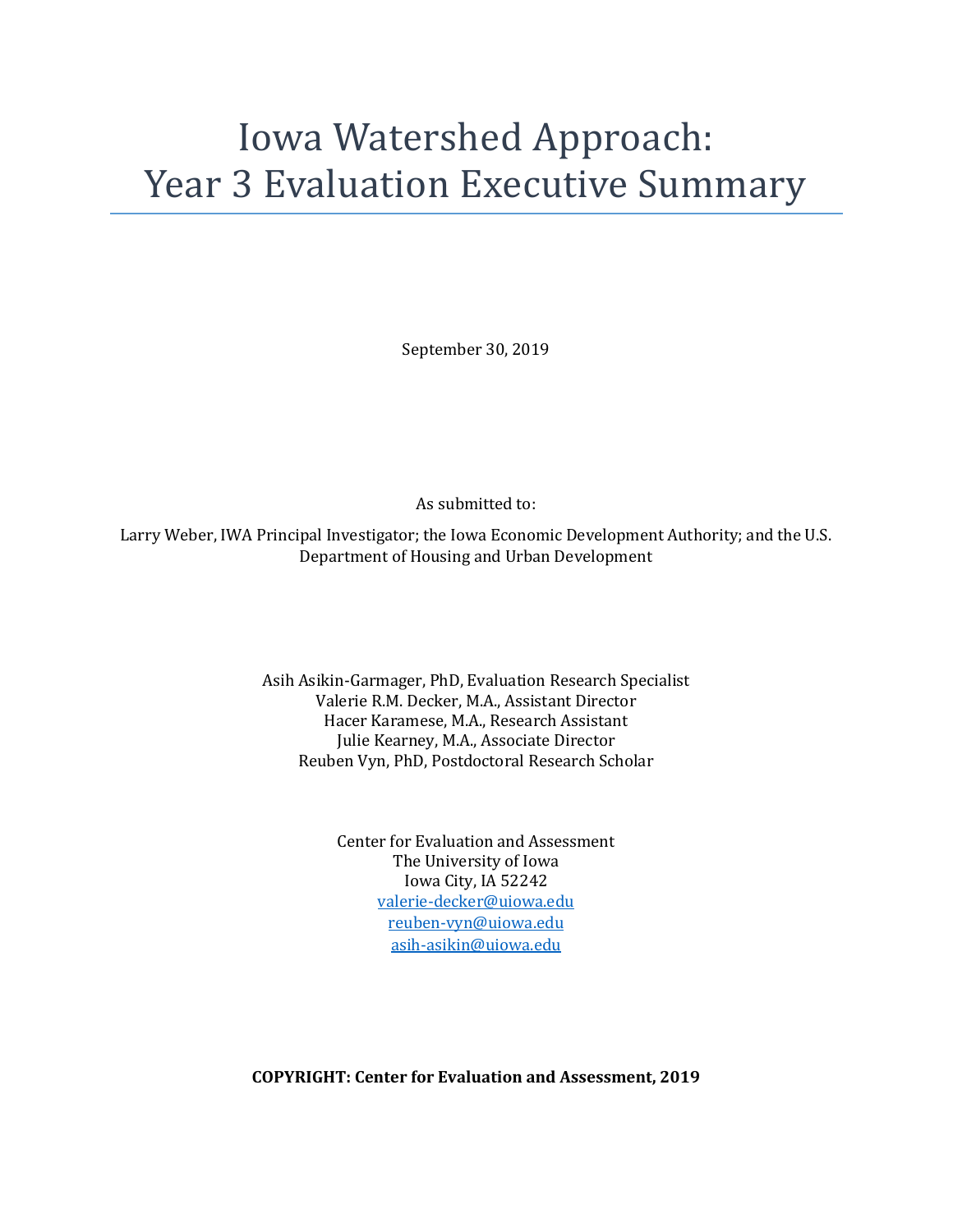## Introduction

The central foci for the evaluation of Year 3 of the Iowa Watershed Approach (IWA), carried out by the Center for Evaluation and Assessment (CEA), continued to be on process monitoring and providing timely formative feedback to key stakeholders for project improvement. During Year 3, the CEA continued to follow each of the evaluation plans prepared in collaboration with the IWA Planning Partners. Accordingly, the evaluation methods for the IWA evaluation during Year 3 consisted of participant observation in project meetings and meetings of affiliate groups, as well as conducting interviews and/or surveys with the following stakeholder groups:

- Project coordinators (PCs)
- WMA board members
- Watershed planners
- IWA project partners
- Bee Branch Healthy Homes (BBHH) clients, contractors, and team members
- Iowa Watershed Approach Information System (IWAIS) users
- IWA stakeholders (leverage partners)
- Iowa Water Conference attendees
- Community partners in Vinton

This executive summary is organized into major themes and provides a summary of the IWA activities and accomplishments during Year 3. For additional information about the program evaluation activities and findings, consult the body of the report and the corresponding appendices.

## Watershed Management Authority (WMA) Activities

Each watershed functions as a distinct entity, forging somewhat unique paths to accomplish the goals of the IWA. Each WMA receives consistent support through IWA funding and partners, but each watershed is distinct in terms of local terrain, culture, priorities, strengths, and challenges.

The WMAs are the focus points for both partner support and program funding, so the activities being implemented at the watershed-scale are varied. This section describes progress in the following areas: WMA operations, the process of project implementation, the role of project coordinators, and the development of watershed plans.

### **WMA Operations**

In Year 3, all WMAs were operating and making progress toward the goals of the IWA. Additionally, nearly all IWA WMAs had begun to focus on and discuss their future sustainability through activities like applying for additional funds for installing conservation practices or planning, approving letters of support for complementary water resources efforts, participating in WMAs of Iowa (a group organized by the ISU IWC to provide networking opportunities for WMAs), or adding a section focused on WMA sustainability into their watershed plans.

In a survey administered by the CEA, WMA board members expressed satisfaction with their WMA, indicating that they understood and agreed with the mission of their WMA, were familiar with its current work, felt informed enough to make decisions on behalf of their WMA, and agreed that they had adequate opportunities to provide input to their WMA. They also expressed a great deal of optimism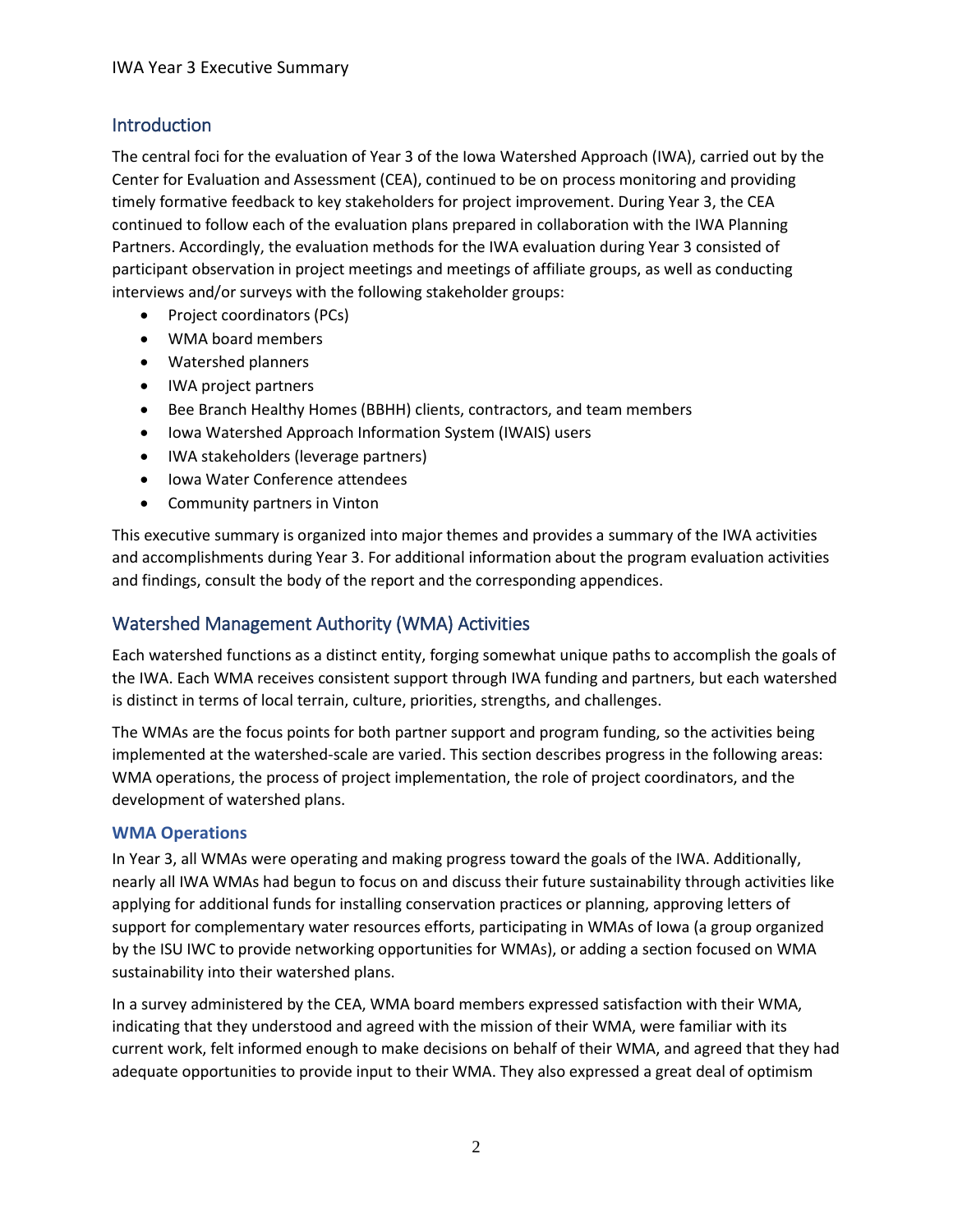#### IWA Year 3 Executive Summary

about the effectiveness of the work of their WMAs, as well as the individuals that were involved in leadership roles within the WMA.

One of the major themes that consistently emerged in some form across nearly all the watersheds was the notion of engagement; however, sometimes it was named as a strength, sometimes as a challenge, and sometimes both. For example, board members from four WMAs highlighted as strengths the diversity of the individuals and partner groups (both geographical and urban versus rural) engaged in their WMA either prior to IWA or because of it. However, board members in the western watersheds reported that collaboration and engagement have been both a critical component and an ongoing challenging requiring careful attention.

Board members described that it has become increasingly difficult for WMAs to maintain full participation and involvement from the range of entities that together make up the board. For some WMAs, the struggle to achieve quorum at meetings has recently become a critical challenge. Regardless of the reasons for the decline in attendance, board members generally emphasized the critical nature of ensuring as much participation and cooperation across all entities as possible so that current projects and planning will continue to be carried effectively and in a timely manner.

Related to the challenge of educating the public and conducting outreach, several board members said they did not have enough landowners and interested citizens who attend WMA meetings. When asked who else should be involved in the WMA, respondents listed: government officials, federal entities, agricultural groups, environmental groups, and members of other watershed coalitions.

### **Process of Project Implementation**

Board members from various watersheds also acknowledged the vital role of the financial assistance they received through the IWA, enabling them to more successfully implement practices in their watersheds.

By the end of Year 3 all WMA watersheds:

- Actively recruited landowners
- Accepted and approved applications from landowners or projects of interest (Application approval is ongoing as funds are available and projects meet program requirements.)
- Hired engineers
- Identified priority HUC 12s (additional eligible watersheds were added in Year 3)
- Began marketing the new level of cost share, which was adjusted from 75%/25% to 90%/10% with an opportunity for a waiver for projects constructed on public land

At the time of this report, all but one of the watersheds had bid packages already approved by the board or currently under review, and all watersheds were making progress toward conducting environmental review, hiring contractors, and beginning construction. All the eastern Iowa watersheds had hired archaeologists. The Middle Cedar Watershed Management Authority (Middle Cedar WMA) set the curve for practices with their first project out for bid, and subsequently, the first project under construction. WMAs were also at very different stages related to allocating their funds for specific projects. In three watersheds, during WMA meetings, several PCs reported that they were close to their maximum budget for practices if they were to complete all the projects in the pipeline. However, in a couple of the watersheds where they did not anticipate spending the money currently allotted to them, Iowa Economic Development Authority (IEDA) has mentioned that they may need to reallocate funds to other watersheds with additional projects lined up for construction.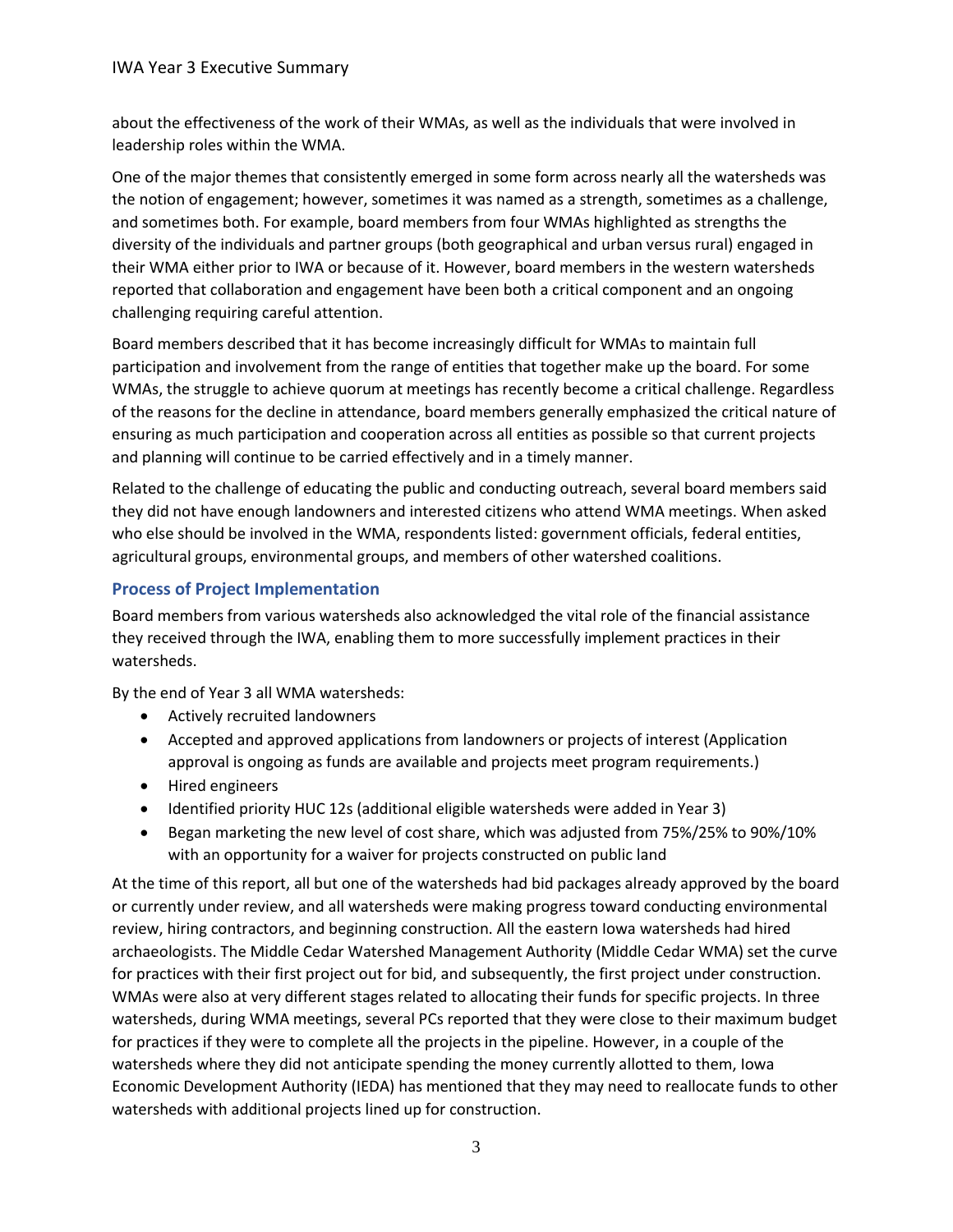PCs and WMA board members described various motivations and barriers to progress on the part of landowners related to the implementation of practices through the IWA. Through interactions with landowners, some PCs reported learning that they were typically interested in participating in the IWA because they wanted practices for their own land or because they wanted to be "part of the bigger project." Conversely, both PCs and board members cited the cost to landowners or financial concerns as the most significant barrier to participation. Additionally, both groups focused on additional challenges related to this process including: extensive flooding in 2019; defining a process for compensatory stream mitigation for projects; bureaucracy inherent in a large project; the lingering impact of the Des Moines Waterworks lawsuit in the North Raccoon watershed, and navigating construction issues related to karst topography in the Upper Iowa watershed

During their interviews in fall 2018, several PCs expressed regret that they did not yet have projects in the implementation phase in their watersheds. However, they readily identified the following indicators of success: initial landowner engagement and long lists of applicants; locating promising implementation sites; hiring an engineer; projects submitted to engineers for preliminary design; dollar amount associated with potential projects; getting bid packets ready to go out; getting through the environmental/archeological assessment process; and discussions with landowners about other conservation practices. PCs were excited to get construction underway as soon as possible to add this achievement to the growing list of current project successes.

## **Project Coordinators**

An important aspect of the IWA is the presence in each of the IWA watersheds of a dedicated PC who is responsible for coordinating the IWA work in the watershed. During evaluation interviews with board members, many specifically praised the work of their PCs, describing the board's confidence in their PC's capacity to successfully carry out the work of the WMA.

PCs' work priorities have naturally centered on project implementation. They self-reported the following activities as being central to their role in the IWA: making connections between all stakeholders involved in the project; recruiting landowners and soliciting interest in the project; serving as conduit between interested landowners and the project resources; identifying potential projects; and implementing the vision of IWA on the ground. Additionally, during WMA meetings, many PCs reported doing some sort of outreach in their watershed, and three PCs described specifically engaging or planning to engage women landowners in these efforts. Additional priorities mentioned by the PCs included reviewing and finalizing watershed plans and supporting efforts for water quality monitoring.

In addition to support from IWA partners and other stakeholders, the PCs also reported that a great source of support came in the form of interactions with other IWA PCs, both informally and formally. They described the group meetings or conference calls as valuable opportunities to share critical information and support each other through challenges.

### **Watershed Plans**

The purpose of the watershed planning effort in each of the IWA watersheds was to produce a FEMAaligned, comprehensive watershed plan that addresses factors that contribute to flooding and water quality within the watershed. As of August 2018, all IWA watersheds had engaged watershed planners.

Each of the watersheds were at different stages with respect to the planning and development of their respective watershed plans. Two watershed planners presented final versions of their plans, three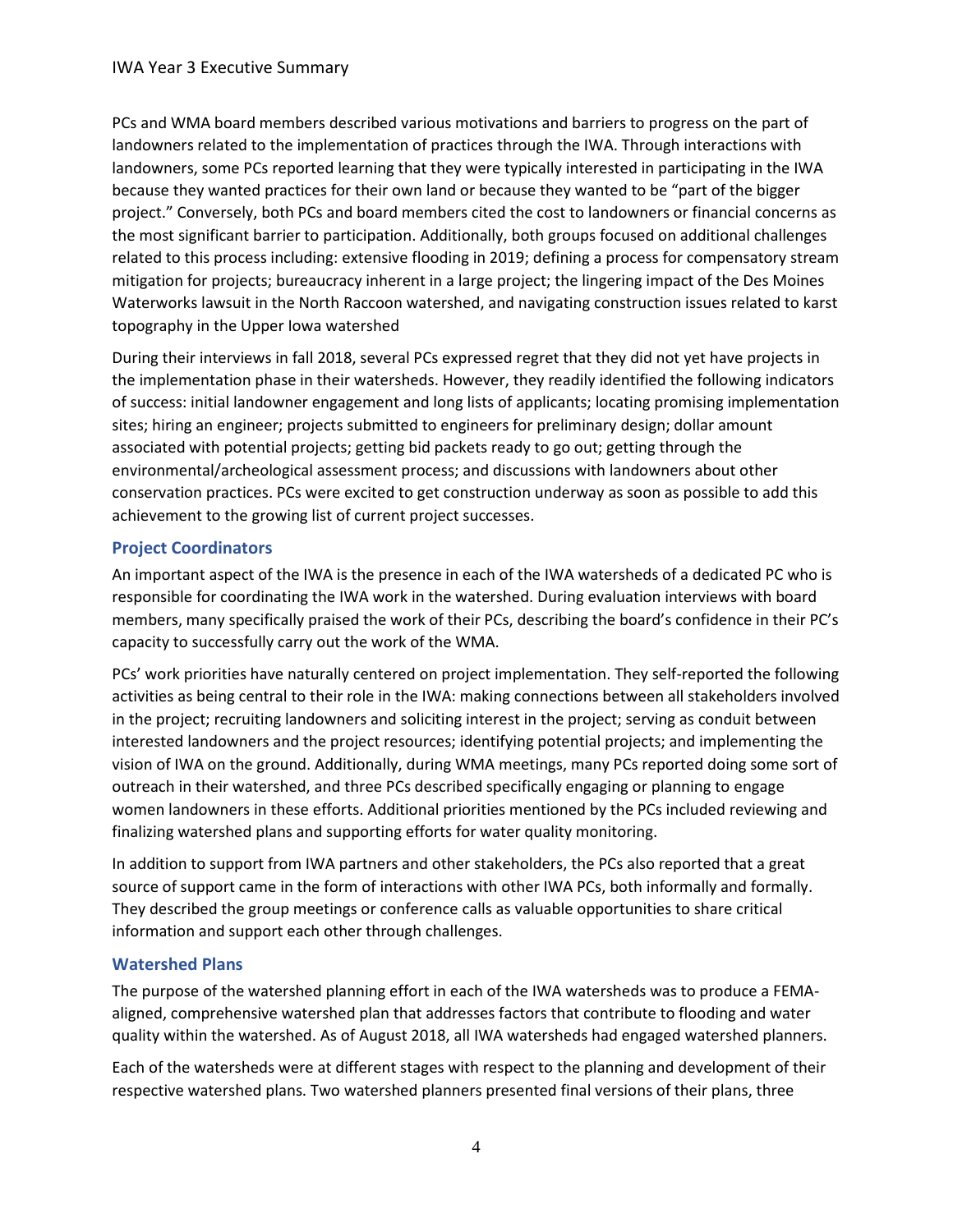watershed planners made drafts available for the board and public comment, and one watershed planner continued to share elements of the plan with the intention to provide a draft for official review in late summer 2019. North Raccoon WMC was the last IWA WMA to select their planner and start the process. In surveys and during WMA meetings, planners described the following activities as parts of their planning process: community and board input sessions; integrating data received from partners; hiring additional contractors for support; and facilitating a flood resiliency simulation activity. Additionally, two WMAs extended their planning contracts during this grant year to allow planners adequate time to integrate additional data and feedback.

Toward the end of Year 2, planners indicated that they were on schedule to complete their watershed plans by the time designated; however, two expressed some concern that the workload was heavy for the established timeline. Then, in Year 3, two planners indicated that they were no longer on schedule, and three planners indicated that the workload was not reasonable for the established timeline. In Year 3, planners were asked their opinions about integrating hazard mitigation information into the plans, and all indicated that integrating and organizing information related to hazard mitigation plans went smoothly. They also agreed that working with the IWA partners in this process was going well.

When asked about the future utility of their watershed plans, planners agreed that securing a sustainable funding source and implementing the plan were the most important tasks that remained for WMAs. Moreover, the planners indicated that a PC would be needed in order to carry out these tasks.

## Partner Contributions

By design, the IWA has been a collaborative effort coordinated and supported by a group of key partner organizations from across the state, each of whom was selected because of their unique expertise and ability to contribute to the overall mission of the program. The IWA planning partners (who have provided direction and oversight for the broader program) are:

- University of Iowa Iowa Flood Center (UI IFC)
- Iowa Department of Natural Resources (IDNR)
- Iowa Economic Development Authority (IEDA)
- Iowa Homeland Security and Emergency Management Department (HSEMD)

The remaining IWA partners, who have been contracted to provide technical assistance, support, or other deliverables, include the following organizations:

- Iowa State University Extensions and Outreach (ISU EO)
- Iowa State University Iowa Water Center (ISU IWC)
- Iowa State University Iowa Nutrient Research Center (ISU INRC)
- University of Iowa Flood Resilience Team (UI FRT)
- University of Northern Iowa Tallgrass Prairie Center (UNI TPC)
- Iowa Department of Agriculture and Land Stewardship (IDALS)

During Year 3, the IWA partners came together with project coordinators, grant administrators, WMA board members, and other program stakeholders two times for project management meetings. The meetings were opportunities to describe progress, answer questions, discuss important topics, and hear from project leverage partners.

Many of the IWA partners' activities through the midpoint of the grant could be broadly described as providing key resources and support to the project coordinators (PCs), as well as the members of the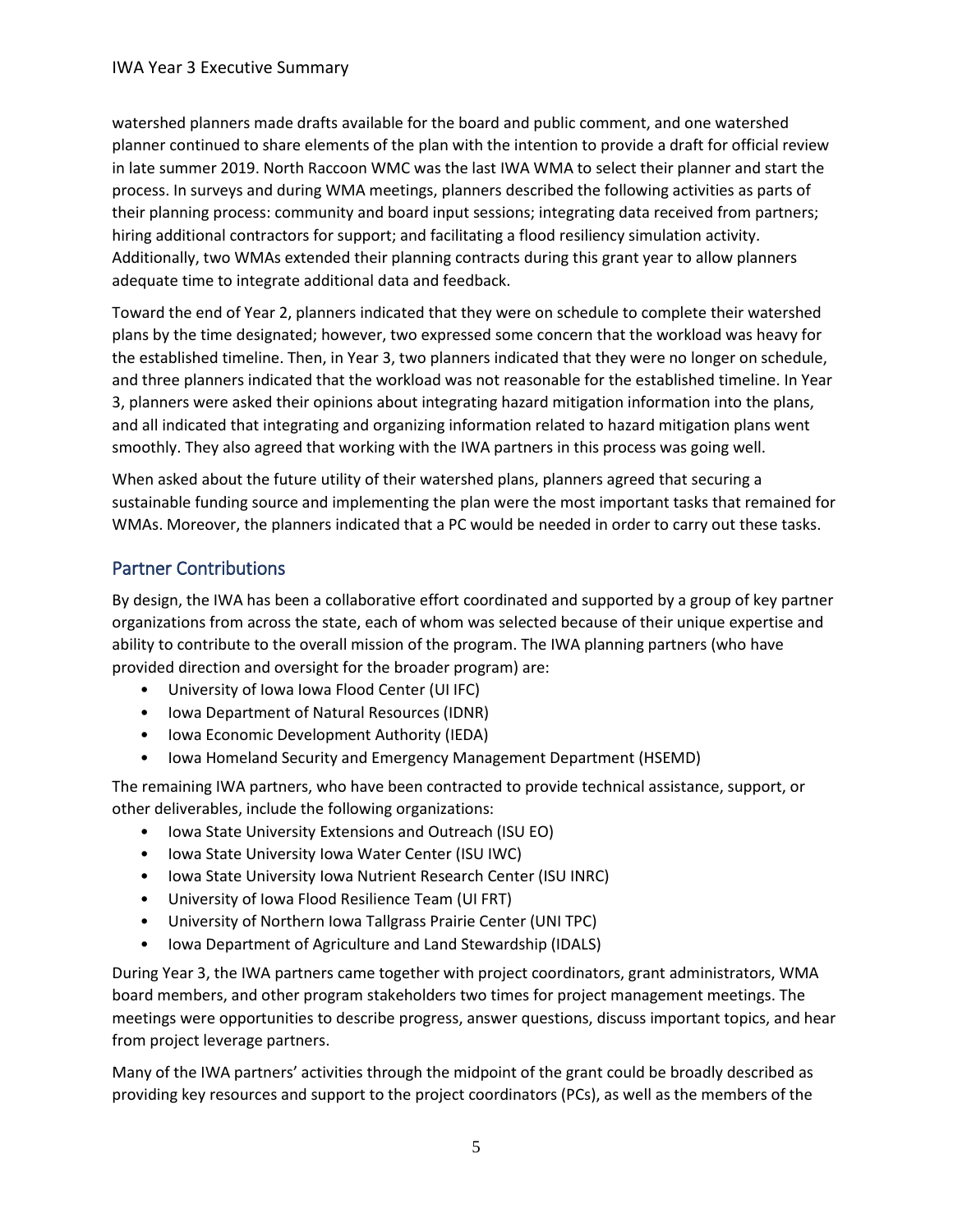WMA boards. However, many of their major contributions to the work of the IWA were unique to the specific roles and functions of their organizations within the project. In simplified terms, partners<sup>1</sup> described the following as their organization's most important contribution(s):

- UI IFC: Providing consistent, participatory, and value-added leadership and vision for the project and support for WMA leadership; hydrologic assessments and modeling
- IDNR: Supporting the formation of the WMAs for IWA and across the state; supporting the development of a process and guidance for hiring watershed planners; conducting field work to collect land use assessment data
- IEDA: Administering IWA grant funds; assisting IWA partners and WMAs with federal grant compliance
- HSEMD: Providing resources and information to the PCs, enabling them to more effectively define problems, identify available resources, and scale their flood mitigation projects
- ISU EO: Developing education and outreach resources; supporting outreach events; providing local support for WMAs
- ISU IWC: Offering the Iowa Water Conference; providing Daily Erosion Project data with PCs and planners
- ISU INRC: Conducting research to inform a more thorough understanding of the effectiveness and economic benefits of the practices identified in the Iowa Nutrient Reduction Strategy for improving water quality
- UI FRT: Supporting the development of a FEMA-recognized process for applying for multijurisdictional hazard mitigation assistance
- **UNI TPC:** Responding to PCs' needs and providing them with resources and support related to prairie restoration (e.g., list of contractors)

During Year 3, in a series of evaluation interviews and surveys conducted by the CEA, PCs, WMA board members, and watershed planners all described ways in which they have been supported by IWA partners. PCs reported receiving varying degrees of support from IWA partners, with the most common types of support including providing information relevant to their work, answering questions, and providing feedback about materials developed. In listing the benefits of being involved with the IWA, WMA board members from six of the eight WMAs directly acknowledged the support they received from various partners. Whether in the form of sharing expertise and information or providing general direction and assistance as the coalitions were forming, several board members expressed deep appreciation for the critical role that their partners have played thus far. Watershed planners identified IWA partners as important collaborators in the development of watershed plans. Planners specifically named hydrologic assessment reports (including modeling and ACPF/BMP map analyses) (UI IFC) and guidance for incorporating hazard mitigation information into the plans (HSEMD, UI FRT) as particularly valuable in their work.

When board members were asked about the benefits of being involved in the IWA, they frequently cited the UI IFC, whose contributions have included providing technical modeling to develop plans and set goals, being "instrumental in education," providing robust analysis and guidance, and generally, "getting the ball rolling." Members of the UI IFC produced hydrologic reports for all WMAs and watershed planners for review and presented highlights from these reports during WMA meetings. Furthermore, UI IFC, in collaboration with a team of interagency partners and local emergency management

l

 $1$  IDALS declined to take part in the interview process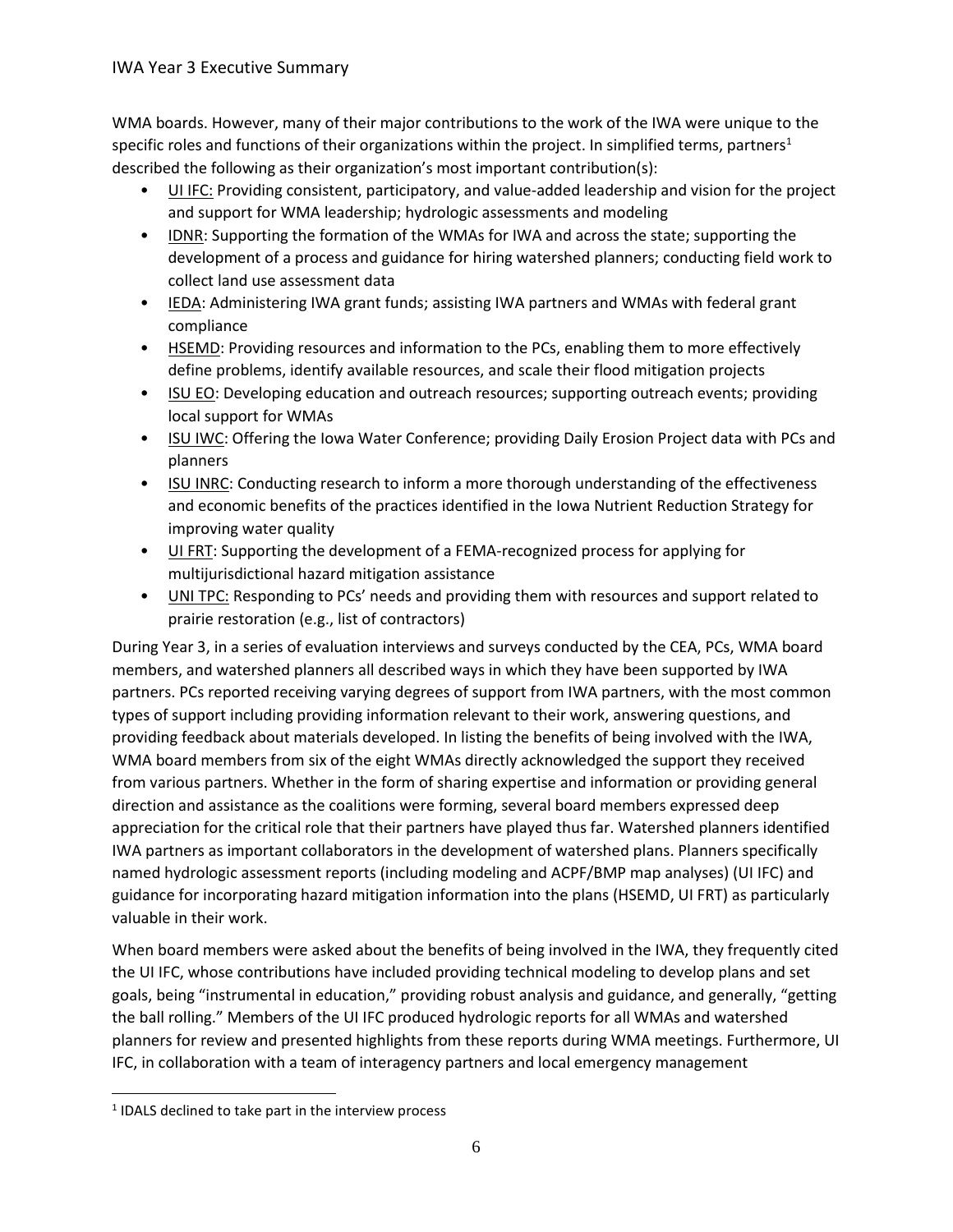coordinators, has identified priority locations across the state to expand the UI IFC stream sensor network, thereby improving their flood monitoring and forecasting efforts. Due in part to the discussions between these entities, new UI IFC stream sensors will be deployed through the Upper Wapsipinicon River watershed by the end of 2019.

## IWA Leverage Partners

During early 2019, the CEA collaborated with HSEMD to design and administer a survey of IWA stakeholders to learn about their current and future interests in the IWA, and in watershed management issues in Iowa. Approximately half of the respondents described their current role within the IWA using general terms like "support", "co-sponsor," and "regular interaction." Other more specific ways that respondents described their organization's role included: providing WMAs with information for watershed planning; assisting WMAs in applications for grants or other funding; providing technical advice; serving on WMA boards or attending meetings; promoting and supporting project implementation (including providing funding); providing feedback about communications; and helping with conservation planning.

Leverage partners also identified ways they would like to be involved with the IWA in the future. Some said they would like to continue with the activities they were doing at the time; meanwhile, others offered descriptions of additional ways their organization could support the work of the IWA, such as providing educational resources and conducting training programs, protecting source water, and advocating and promoting the watershed approach. Regarding ways in which leverage partners saw for their organization to collaborate with Iowa WMAs, responses included: collaborate in planning, provide "technical knowledge for upstream communities," support the WMA boards, and help with engaging the agricultural community and with identifying and addressing natural resources issues. Additionally, respondents described ways in which they or their organization is available to engage with WMAs by providing resources to support WMA work, connecting WMAs to each other, and promoting their own WMAs.

When asked about their current role in water management in Iowa, half of the respondents' comments were related to water quality or conservation, and a few were related to flood control and mitigation or both water quality and quantity issues.

## University of Iowa Flood Resilience Team

Flood resilience is a construct without an agreed upon definition or process, and the development of the University of Iowa Flood Resilience Team (UI FRT) activities and its ongoing program evaluation continue to be developmental.

This year, the University of Iowa Flood Resilience Team (UI FRT) employed a new strategy to collaborate with contractors and partners to develop the project deliverables. In Year 3, the UI FRT conducted three team meetings and two meetings with the Dubuque Bee Branch Healthy Homes team. These meetings typically included updates on the status of different projects, some discussion about next steps, and opportunities for collaboration and support. Additionally, the UI FRT facilitated or attended meetings with external stakeholders for specific projects. The UI FRT's activities in Year 3 are detailed in this section.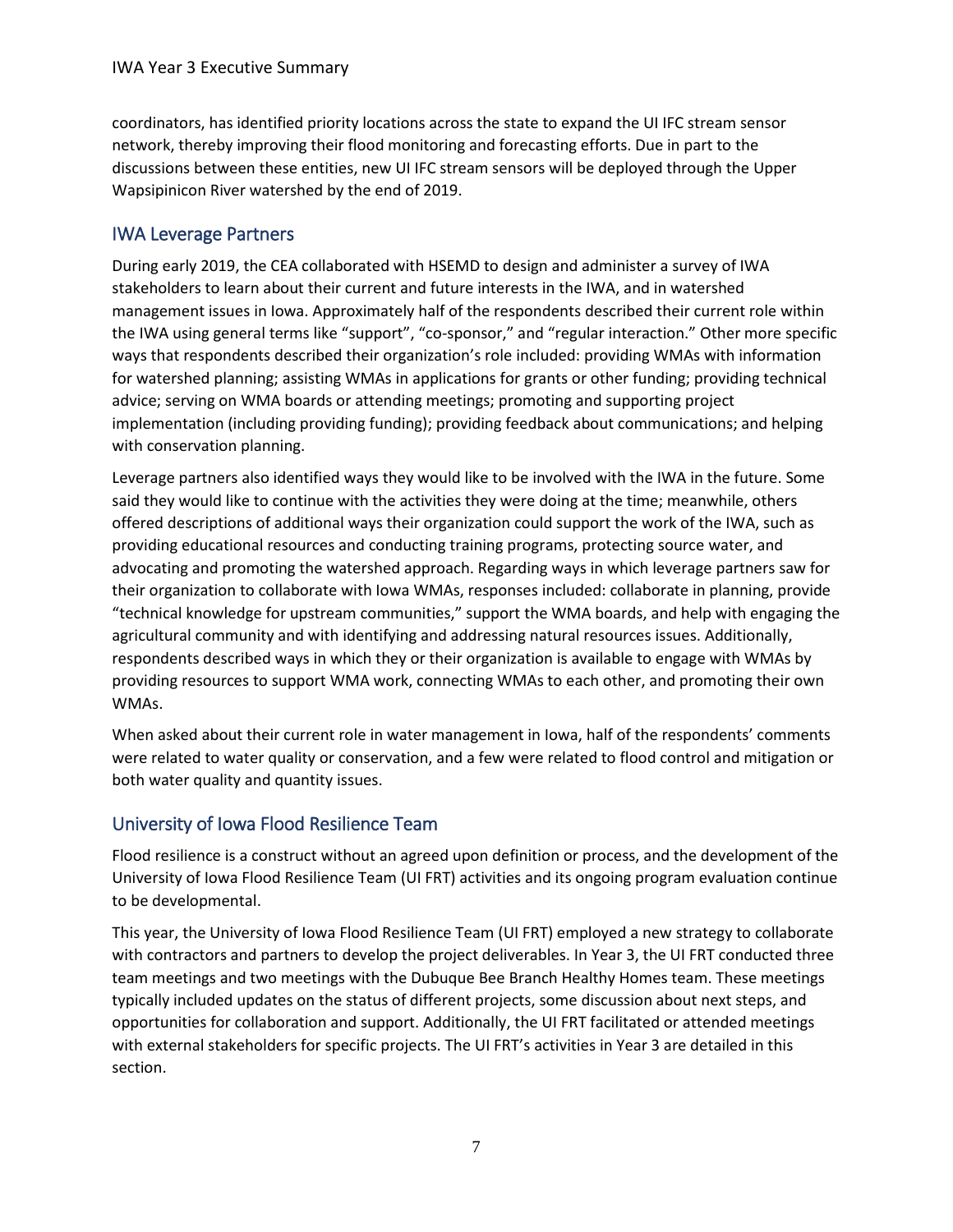## **FEMA Multijurisdictional Plans**

During Year 3, the UI FRT collaborated with HSEMD and the UI IFC to support the development of FEMA multijurisdictional flood hazard mitigation plans. Specifically, they began developing a methodology to determine if acceptable economic benefit-cost ratios could be achieved using proposed IWA flood mitigation practices to produce an analysis that is "credible and actionable from FEMA's perspective." The UI FRT, UI IFC, and HSEMD met with representatives from FEMA and FEMA's technical assistance contractor to discuss the modeling being proposed for a multijurisdictional plan to qualify for hazard mitigation assistance. A representative from Stantec planned to connect with the UI IFC team and move forward with the modeling discussion.

### **Flood Mitigation Elements for Watershed Plans**

Building on the work from Year 2, the UI FRT collaborated with HSEMD to integrate flood mitigation elements into the IWA watershed plans. In August 2019, the UI FRT reported that the watershed plans were finished or nearly finished for seven of the IWA watersheds. They provided hazard mitigation information for each of these plans that were integrated at the planners' discretion. In a survey of IWA watershed planners in summer 2019, the respondents generally agreed that integrating and organizing information related to hazard mitigation plans went smoothly. The only challenge reported by planners in this process was providing the report in a format acceptable to HUD or FEMA.

### **Community Care Coordination System**

Building on discussions with Hawkeye Area Community Action Program (HACAP) from the previous years, and now also in collaboration with the United Way of Linn County, in Year 3, the UI FRT continued to seek ways to concretely support vulnerable populations in Linn County during and after flood events. The group explored the use of My Care Community and United Way 2-1-1 referral helpline and website to develop and implement a community care coordination system for vulnerable populations in the county.

### **Flood Resilience Action Plans**

The UI FRT's Flood Resilience Action Plans (FRAPs) continued to shift in focus and scale over the course of Year 3. The UI FRT has been working with different sub-contractors that have a local connection and a strong familiarity with the region and the people that live in each of the communities in which this work is being carried out. The final product anticipated from these sub-contractors will be community-scale plans that enable community leaders to engage in mitigation efforts, develop more comprehensive plans for responding in times of flooding and disaster, and to help communities be more prepared for disaster and decision making. At the time of this report, there were seven FRAP projects underway. In the Upper Iowa WMA, the UI FRT subcontracted with the Center for Sustainable Communities at Luther College (Luther CSC) to develop The Freeport FRAP, which was disseminated to local stakeholders. In the Middle Cedar WMA, the UI FRT was working with Iowa Valley Resource Conservation and Development (IV RC&D) to develop the Vinton Flood Resilience Action Plan: Flood Resilient Vinton. As of the summer 2019, the final report was being drafted by the IV RC&D. In the Upper Wapsipinicon WMA and Clear Creek WC, the UI FRT was working on executing contracts with Northeast Iowa RC&D and Astig Planning LLC (respectively) for work to be done in Year 4. In the East/West Nishnabotna WMC, the UI FRT was working with Golden Hills RC&D. Given recent flooding in southwestern Iowa, this project was on hold to allow the community time to recover. In the North Racoon WMC and English River WMA, the UI FRT has been engaged in preliminary discussions with stakeholders about potential sites for the FRAP.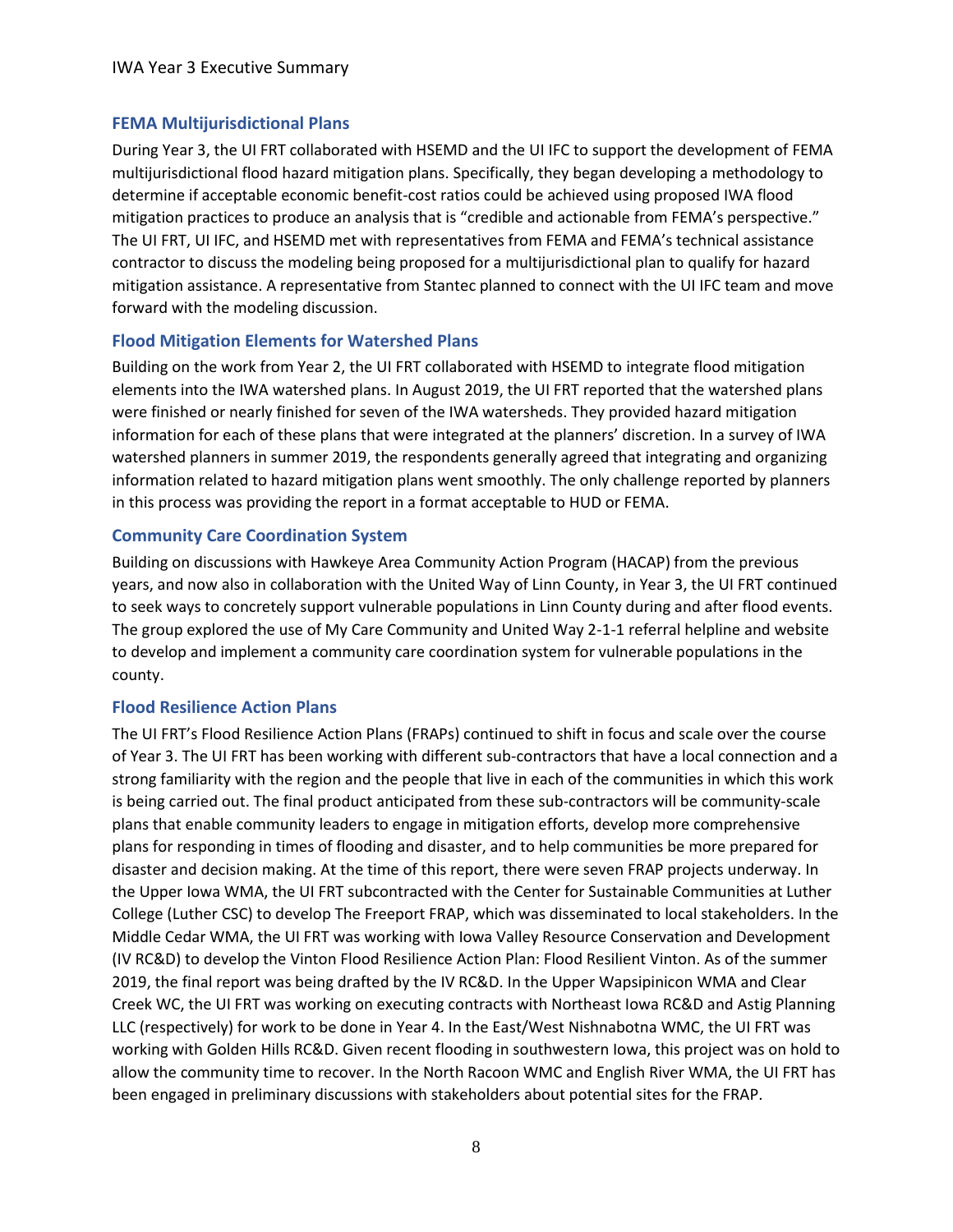## **Social Vulnerability Information and Visualization**

Informed by work in IWA Years 1 and 2 to visualize flood resilience and social vulnerability information (SVI) onto maps, the CEA collaborated with the UI FRT to develop a usability interview for potential users of the SVI available on the IWA information system (IWAIS). The purpose of the interviews was to provide information about the purposes for accessing the system; their ability to find the information they were seeking; whether and how they would use that information; how trustworthy they thought the information was; and any problems they encountered when using the system. The four people interviewed for this study indicated that they found the site's information about socially vulnerable populations interesting, and they were positive about its ultimate utility. However, they indicated the need for additional information to make the site more useful in their work. Based on the interview data, the CEA recommended that they provide more information about the indicators and provide training on how to use the information effectively. The UI FRT reported making changes to the SVI maps on IWAIS based on this feedback.

Informed by the visualization interviews and the first round of watershed planners' integration of social resilience information into watershed plans, the UI FRT planned to develop a How-to Guide for planners on ways to incorporate social resilience information into watershed plans in a useful and accurate way. The UI FRT was working on a contract with Astig Planning LLC, a watershed planning organization in Coralville, IA, to bring a planner's perspective to this work.

### **Outreach and Education**

In addition to the targeted activities of the UI FRT, the team regularly interacted with local and national stakeholders who were also engaged in community resilience work. In Year 3, the UI FRT team attended local meetings to see how different project stakeholders were working together and to learn of the culture of disaster response in the state. At two meetings of the Benton County Community Organizations Active in Disaster (COAD) group, the UI FRT presented the social vulnerability information available on IWAIS and provided updates about their work with IV RC&D to learn how to increase resilience among vulnerable populations in Vinton. Feedback from members of the COAD was positive overall. They were appreciative of the attention being given to their area and what residents have endured: "Vinton is not being forgotten!" Additionally, the UI FRT self-reported having participated in the following outreach activities: Iowa Homeland Security Conference: Disaster Lessons Learned (October 2018), FEMA meeting (Fall 2018), and National Conference of State Legislators Public Private Partnership on Disaster Mitigation and Recovery Summer Convening (August 2019).

## Bee Branch Healthy Homes Resiliency Program

During Year 3, the three main elements of the IWA evaluation related to BBHH project included: 1) interviews with BBHH clients, 2) interviews with BBHH team members, and 3) a BBHH program contractor survey. Based on the collection and synthesis of these data sources, the BBHH project appeared to be in full swing and achieving all benchmarks with limited setbacks.

The feedback from a majority of BBHH clients about their involvement in the program was overwhelmingly positive. Major themes throughout the interviews were an appreciation for the financial assistance to complete the various flood resilience projects on their homes, as well as increasing the safety and security they experienced as a result. Many of the clients interviewed described how impressed they were by the coordination efforts of the BBHH staff. They reported that BBHH program